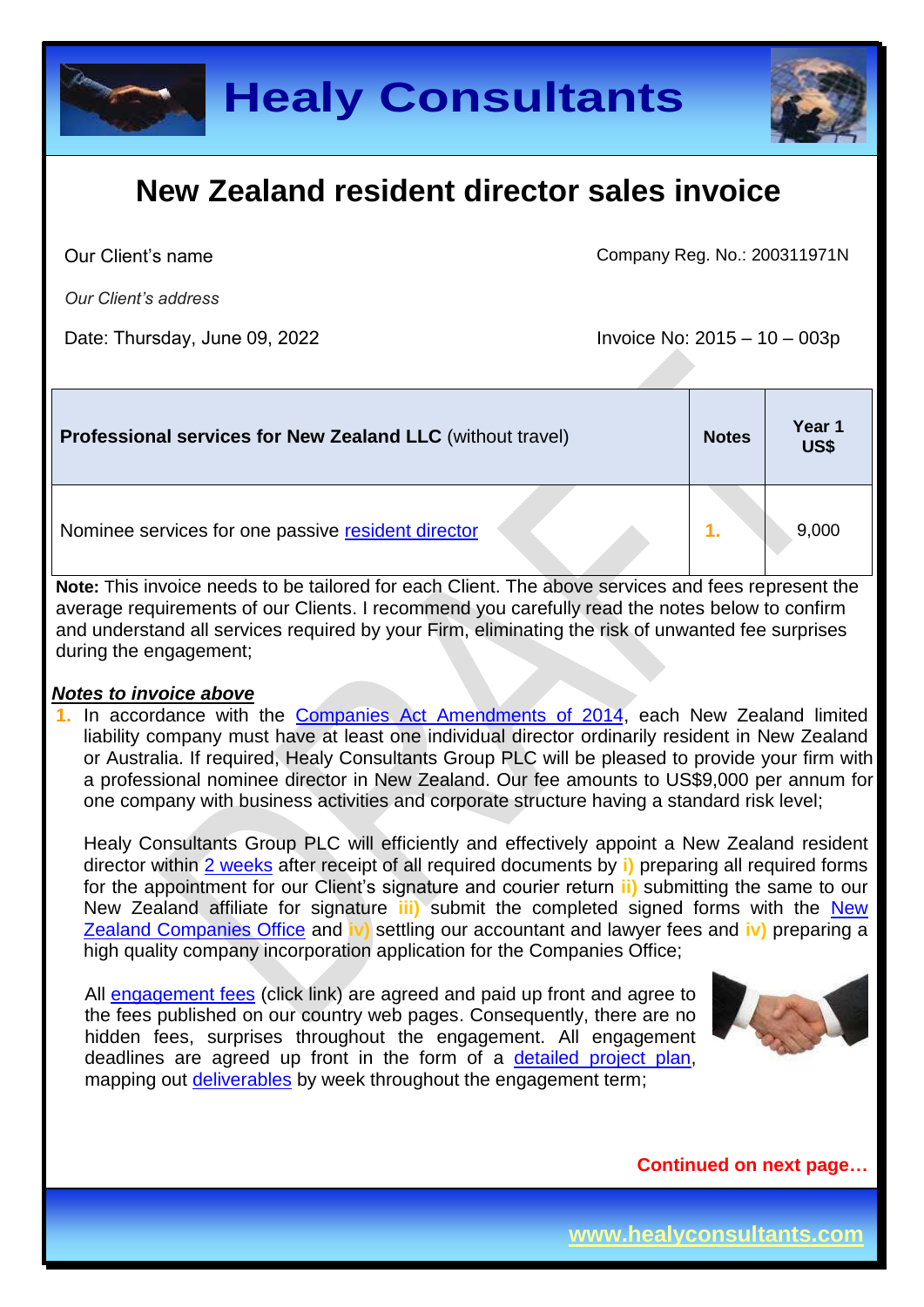



Every week during the engagement, Healy Consultants Group PLC will email our Client a [detailed status update.](http://www.healyconsultants.com/index-important-links/weekly-engagement-status-email/) Our Client is immediately informed of engagement problems together with solutions. Your dedicated engagement manager is reachable by phone, Skype, live chat and email and will communicate in your preferred language;

- **2.** All fees quoted in this invoice correspond to fees quoted [on Healy Consultants Group PLC](http://www.healyconsultants.com/company-registration-fees/) [website.](http://www.healyconsultants.com/company-registration-fees/) Please review this invoice carefully to identify errors. During the rush of the business day, it is possible that Healy Consultants Group PLC inadvertently made fee calculation errors, typing errors or omitted services or omitted historic fee payments from Clients. In the unfortunate event you identify invoice errors, please revert to me directly re the same. I apologize in advance if I or my staff made invoice errors;
- **3.** In accordance with [New Zealand Companies Act of 1996,](http://www.legislation.govt.nz/act/public/1993/0105/latest/DLM320858.html) Section 186, a New Zealand company shall as from the date of its incorporation have a legal registered office in New Zealand, to which all official government communications and notices may be addressed. To comply with this statutory requirement, Healy Consultants Group PLC' New Zealand office will be the registered office address for your company. Thereafter, this address will be used to receive government correspondence including **i)** tax letters **ii)** notice of the legal annual return; and **iii)** all government communications. Most of our Clients wish to place [Healy Consultants](http://www.healyconsultants.com/corporate-outsourcing-services/company-secretary-and-legal-registered-office/) Group PLC' [office address](http://www.healyconsultants.com/corporate-outsourcing-services/company-secretary-and-legal-registered-office/) on invoices, contracts, websites and business cards;

If required, Healy Consultants Group PLC will also provide our Client active New Zealand virtual office services including **i)** business mail address and forwarding and **ii)** telephone and message forwarding and **iii)** dedicated phone line. For occasional use of Healy Consultants Group PLC office to conduct business meetings our Client will inform Healy Consultants Group PLC front office 48 hours in advance;

**4.** If required, Healy Consultants Group PLC will be pleased to open [an international corporate](http://www.healyconsultants.com/international-banking/) [bank account](http://www.healyconsultants.com/international-banking/) (click link) outside of New Zealand. It is a time consuming task, and Healy Consultants Group PLC will shelter our Client from the associated administrative challenges. As you can appreciate, it is a difficult task to obtain bank account approval through a newly formed company when shareholders, directors and bank signatories reside overseas. Healy Consultants Group PLC will prepare a business plan for the bank to optimize the probability of corporate bank account approval. Depending on our Client's business and nationality, there is a 20% probability the banks will request a bank signatory to travel for a one-hour bank interview. Healy Consultants Group PLC will try its best to negotiate with the bank for a travel exemption. If our Client must travel to for corporate bank account opening, Healy Consultants Group PLC will refund our Client US\$950;

Examples include New York, Germany, Liechtenstein, Austria, Bulgaria, South Africa, Australia, London, South America or Dubai. All banks will be top tier banks in these countries with excellent internet banking services. Example of our global banking partners include HSBC,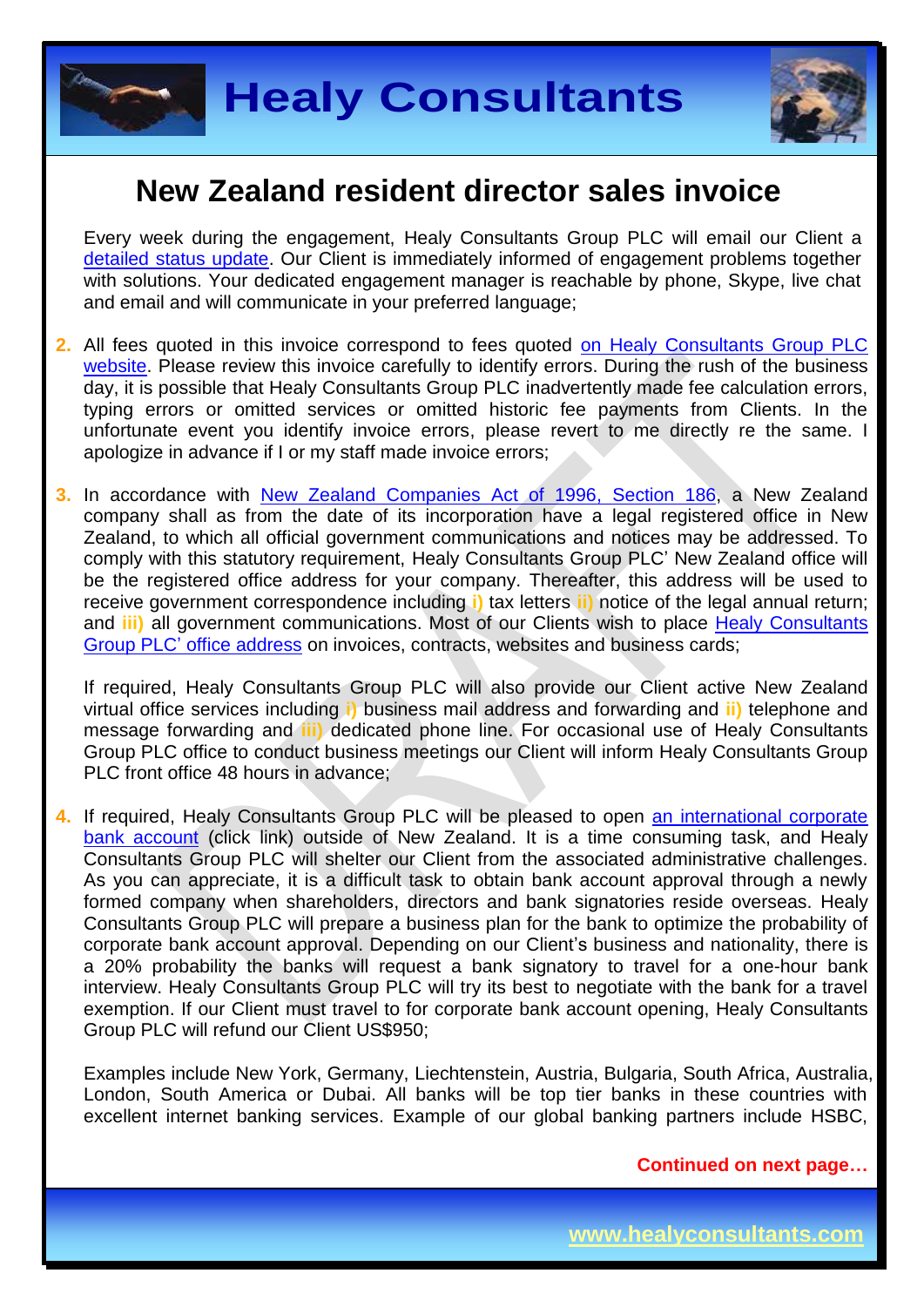



Standard Chartered Bank, Citibank, Barclays, Standard bank, ANZ bank, VTB bank, UBS, Credit Suisse;

The banks enjoys ultimate power of approval of corporate bank account applications. Consequently, guaranteed success is outside of Healy Consultants Group PLC' control. What is inside our control is the preparation and submission of a high quality bank application that maximizes the likelihood of approval. To date, we enjoy a 100% approval record because of [our global banking relationships](http://www.healyconsultants.com/international-banking/corporate-accounts/) and determination.



**HSBC** The world's local bank



Global banks continue to tighten corporate bank account opening procedures, their internal compliance departments completing more thorough due diligence of Clients. Consequently, Our Client should expect the bank account approval period to take up to 4 weeks. Furthermore, global banks now require evidence of proof of business in the country where the corporate bank account will be, including sales contracts or lease agreement;

All fees quoted in this invoice correspond to fees quoted [on Healy Consultants Group PLC](http://www.healyconsultants.com/company-registration-fees/) [website.](http://www.healyconsultants.com/company-registration-fees/) Please review this invoice carefully to identify errors. During the rush of the business day, it is possible that Healy Consultants Group PLC inadvertently made fee calculation errors, typing errors or omitted services or omitted historic fee payments from Clients. In the unfortunate event you identify invoice errors, please revert to me directly re the same. I apologize in advance if I or my staff made invoice errors;

- **5.** The fees quoted in this invoice are a prediction of the fees required to efficiently and effectively complete this engagement in a timely manner. If during the engagement Healy Consultants Group PLC realizes that the project is more complex than anticipated, requiring a large additional investment of time, my Firm will revert to request additional fees. If Healy Consultants Group PLC completes the engagement faster and more easily than expected, Healy Consultants Group PLC is happy to refund some fees to our Client;
- **6.** Engage Healy Consultants Group PLC to [project manage](http://www.healyconsultants.com/project-manage-engagements/) business set up in every country on the planet. We are the best in the [world](http://www.healyconsultants.com/best-in-the-world/) at what we do, timely completing the  $A$  to  $Z$  of every country engagement;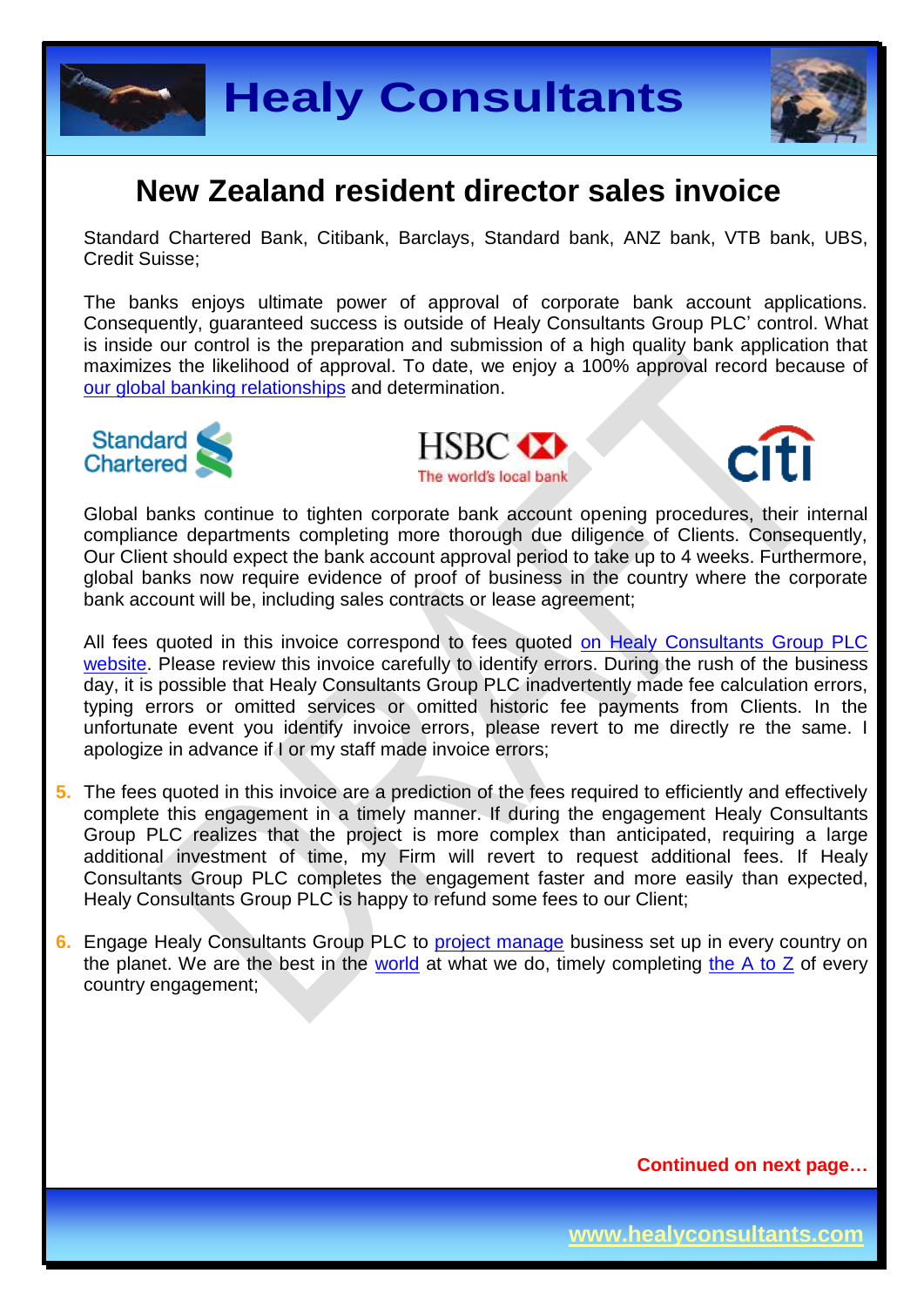



**7.** If our Client and Healy Consultants Group PLC properly plan this engagement, our Client will *not* have to travel during this engagement. Healy Consultants Group PLC will efficiently complete director appointment and corporate bank account opening in a timely manner without Our Client presence. Instead, our Client will need to **i)** sign and get documents legalized in the embassy in their country of origin and **ii)** courier the originals to Healy Consultants Group PLC office;



- **8.** A New Zealand LLC is a tax resident company. Consequently, annual corporate income tax of 28% is payable on net profits;
- **9.** In accordance with the **Financial Reporting Act amendments of 2013**, foreign-owned companies incorporated after April 2014 are not anymore required to have their annual financial statements audited, unless **i)** their annual sales exceed US\$25 million or **ii)** their share capital exceed US\$50 million;
- **10.**Monthly, quarterly and mid-year Government tax obligations include **i)** VAT return filings and payments by the 28th day of the following month and **ii)** monthly withholding and payments of salary deductions related to personal income tax and **iii)** quarterly provisional corporate tax payments from the second year after incorporation. If you need our help, Healy Consultants Group PLC can complete monthly and quarterly Government reporting for a monthly fee of US\$1,600. Healy Consultants Group PLC monthly support will include **i)** receive in dropbox the monthly invoices from our Client **ii)** label monthly bank statement transactions **iii)** preparation and submission of VAT returns and **iv)** monitor monthly profit levels to minimize annual tax **v)** submission of monthly employee payroll reporting and **vi)** personal income tax withholding and payments;
- **11.**Depending on our Client's business and nationality, the New Zealand Government and banks may require a special regulatory license to carry on your business in the country. Healy Consultants Group PLC will assist our Client secure license approval; there may be additional engagement fees. However, the Government enjoys ultimate power of approval of company registrations and business licenses;
- **12.**It is important our Client is aware of their personal and corporate tax obligations in their country of residence and domicile. Let us know if you need Healy Consultants Group PLC help to clarify your local and international annual tax reporting obligations;
- **13.**If required, Healy Consultants Group PLC will be pleased to assist your firm to secure employee visa approvals. Our fee is US\$3,950 for the first employee, US\$2,950 for the second employee, US\$1,950 per employee thereafter. Our employee visa fees includes preparation of a quality visa application and submitting to the correct Government immigration officers. The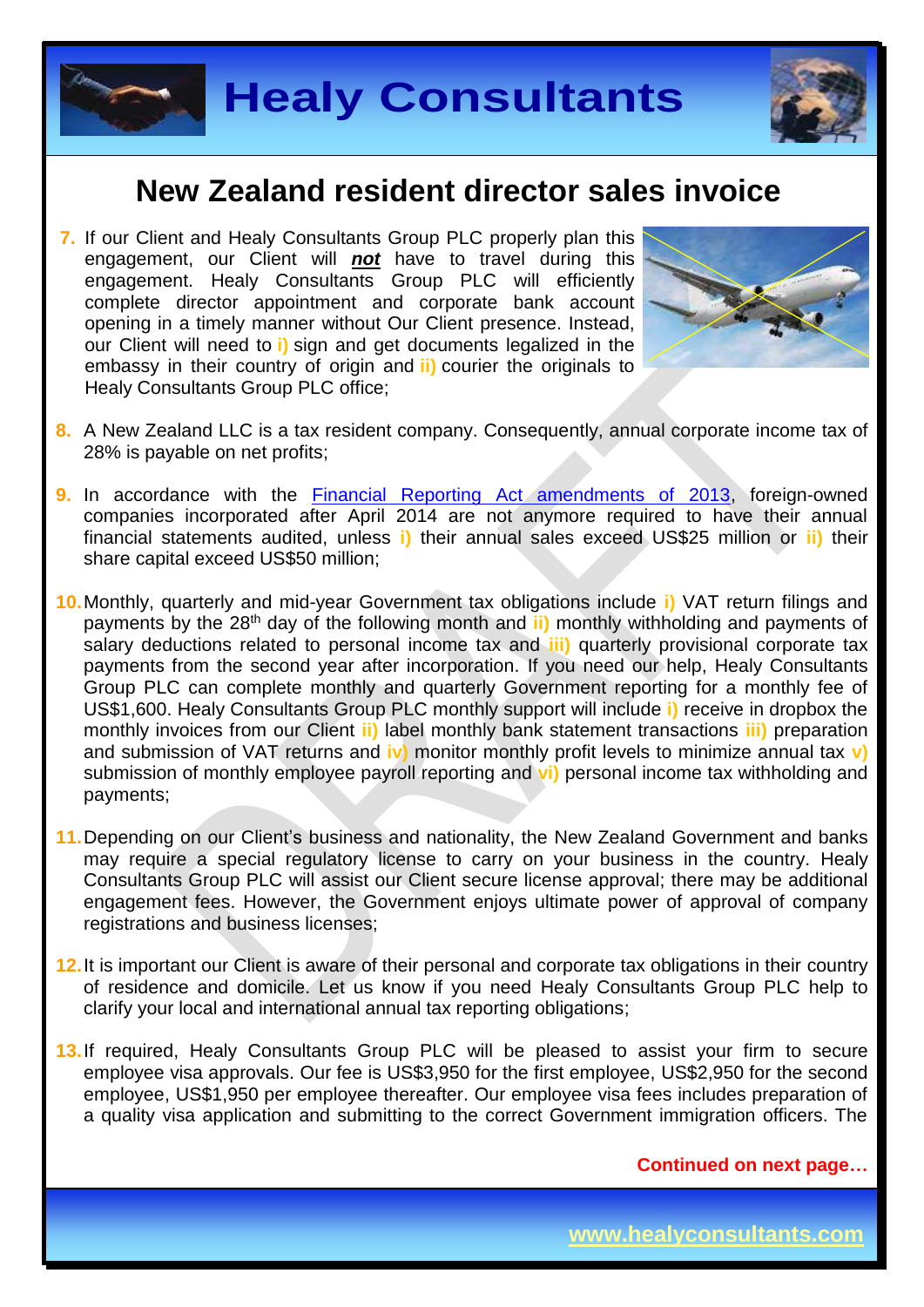



Government enjoys ultimate power of approval of visa applications. Consequently, guaranteed success is outside of Healy Consultants Group PLC's control. What is inside our control is the preparation and submission of a high quality immigration visa application that maximizes the likelihood of visa approval;

The type of visa most commonly requested by our Client is the entrepreneur work visa (startup subtype). Its main requirements include **i)** an initial investment of at least US\$70,000 (NZ\$100,000) **ii)** provision of a business plan (drafted by Healy Consultants Group PLC) and **iii)** a contribution to New Zealand based on a point system awarded according to job creations, nature of the business and other criteria. Kindly refer to [this page](http://www.immigration.govt.nz/migrant/stream/invest/entrepreneur/entrepreneurworkvisa/) for additional details on this type of visa. It is valid for up to 12 months, after which it can be renewed for another 2 years if conditions are still met;

**14.**During the engagement, shareholders and directors' documents may need to be translated into the local language; before the Government and Bank approves director appointment and corporate bank account opening respectively. Consequently, our Client should budget for possible additional translation and embassy attestation fees. Either Our Client or Healy Consultants Group PLC can complete this administrative task;

As always, Healy Consultants Group PLC will negotiate with all third parties to eliminate or reduce additional engagement costs. For transparency purposes, all third party fee payments will be supported by original receipts and invoices. Examples of possible third party payments include **i)** embassy fees **ii)** notary public costs **iii)** official translator fees;

- 15. As stipulated on our [business website](http://www.healyconsultants.com/) and in section 3 of our engagement letter, Healy Consultants Group PLC will only commence the engagement following **i)** settlement of our fees and **ii)** completion and signing of our legal engagement letter;
- **16.**Healy Consultants Group PLC will only appoint the nominee as director of your company after 100% of [due diligence documentation](http://www.healyconsultants.com/due-diligence/) is received by email. Healy Consultants Group PLC will only open a corporate bank account after 100% of the Client's original due diligence documentation is received by courier;
- **17.**During the annual renewal engagement with our Client, our in-house [Legal and Compliance](http://www.healyconsultants.com/about-us/key-personnel/cai-xin-profile/) [Department](http://www.healyconsultants.com/about-us/key-personnel/cai-xin-profile/) reviews the quality and completeness of our Client file. Consequently, Healy Consultants Group PLC may revert to our Client to ask for more up to date [due diligence](http://www.healyconsultants.com/due-diligence/) [documentation;](http://www.healyconsultants.com/due-diligence/)
- **18.**To assist our Client to minimize foreign exchange costs, we offer the payment in SG\$, Euro, Pounds or US\$. Kindly let me know in which currency your Firm prefers to settle our fees and I will send an updated invoice, thank you;